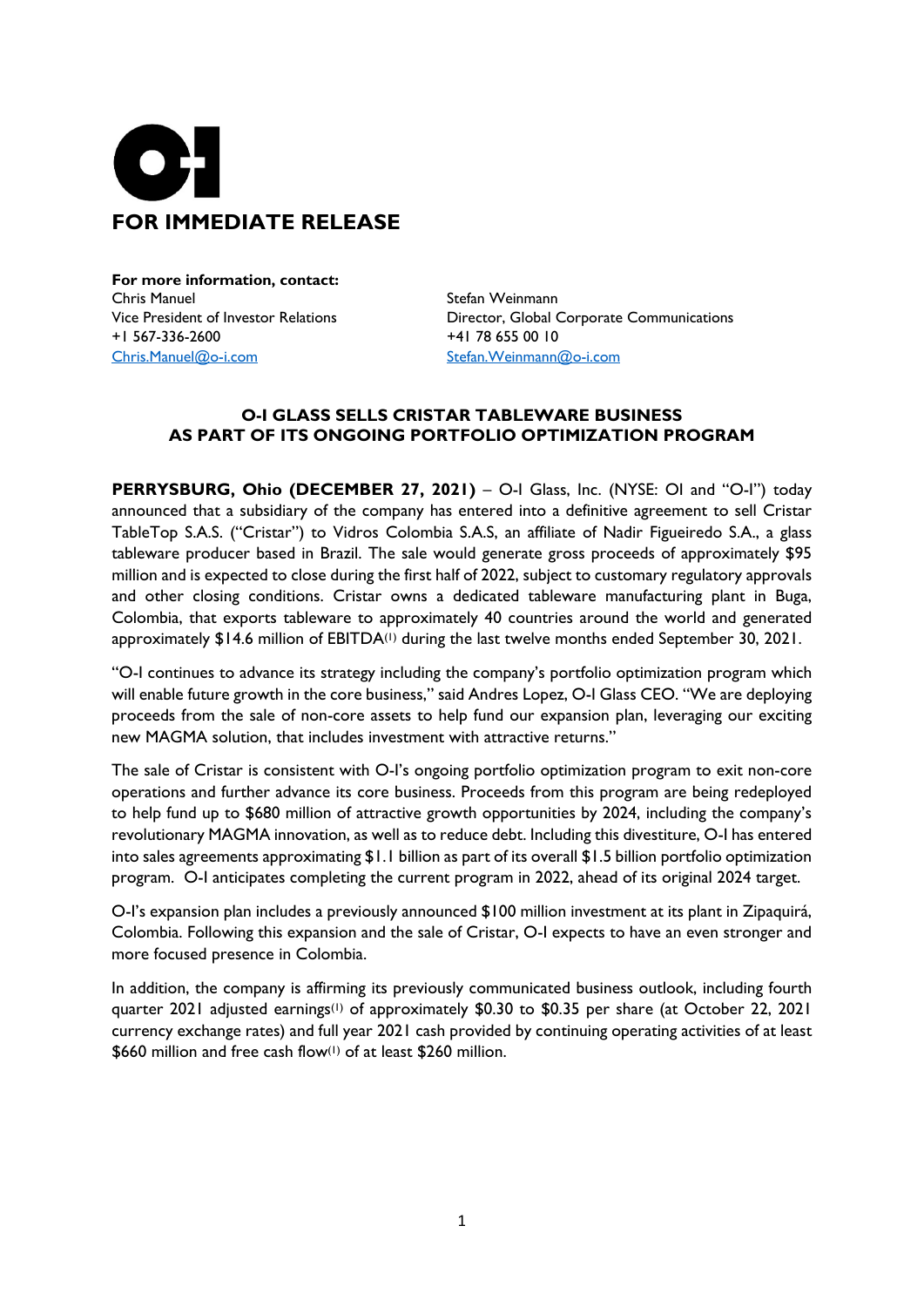## **About O-I Glass**

At O-I Glass, Inc. (NYSE: OI), we love glass and we're proud to be one of the leading producers of glass bottles and jars around the globe. Glass is not only beautiful, it's also pure and completely recyclable, making it the most sustainable rigid packaging material. Headquartered in Perrysburg, Ohio (USA), O-I is the preferred partner for many of the world's leading food and beverage brands. We innovate in line with customers' needs to create iconic packaging that builds brands around the world. Led by our diverse team of more than 25,000 people across 72 plants in 20 countries, O-I achieved revenues of \$6.1 billion in 2020. Learn more about us:

[o-i.com](https://www.o-i.com/) / [Facebook](https://www.facebook.com/OIGlass) / [Twitter](https://twitter.com/OI_Glass) / [Instagram](https://www.instagram.com/OI_Glass/) / [LinkedIn](https://www.linkedin.com/company/o-i)

(1) EBITDA, adjusted earnings per share and free cash flow are non-GAAP financial measures. See the table included in this release below for a reconciliation of EBITDA to the most directly comparable GAAP measure. The company is unable to present a quantitative reconciliation of its forward-looking non-GAAP measure, adjusted earnings per share for the quarter ending December 31, 2021, to its most directly comparable GAAP financial measure, earnings from continuing operations attributable to the company, because management cannot reliably predict all of the necessary components of this GAAP financial measure without unreasonable efforts. Earnings from continuing operations attributable to the company includes several significant items, such as restructuring charges, asset impairment charges, charges for the write-off of finance fees, and the income tax effect on such items. The decisions and events that typically lead to the recognition of these and other similar items are complex and inherently unpredictable, and the amount recognized for each item can vary significantly. Accordingly, the company is unable to provide a reconciliation of adjusted earnings and adjusted earnings per share to earnings from continuing operations attributable to the company or address the probable significance of the unavailable information, which could be material to the company's future financial results. Forecasted free cash flow for full year 2021 is a forward-looking non-GAAP financial measure that is reconciled to its most directly comparable forward-looking GAAP financial measure as follows: Cash from operating activities of \$660 million less cash payments for property, plant and equipment of \$400 million equals free cash flow of \$260 million.

| Reconciliation of LTM September 30, 2021 Cristar Tableware EBITDA to income from continuing operations before income taxes                  |                    |                    |                          |
|---------------------------------------------------------------------------------------------------------------------------------------------|--------------------|--------------------|--------------------------|
| (US\$ millions, except as noted)                                                                                                            |                    |                    |                          |
|                                                                                                                                             |                    |                    |                          |
|                                                                                                                                             | Three months ended | Nine months ended  | Last twelve months ended |
|                                                                                                                                             | December 31, 2020  | September 30, 2021 | September 30, 2021 (a)   |
| Cristar EBITDA (\$ millions)                                                                                                                | \$<br>2.2          | Ś<br>12.4          | \$<br>14.6               |
| Cristar depreciation and amortization                                                                                                       | (0.6)              | (1.7)              |                          |
| Cristar operating income                                                                                                                    | 1.6                | 10.7               |                          |
| Other Americas business operating income                                                                                                    | 262.4              | 346.3              |                          |
| Americas segment operating profit                                                                                                           | 127                | 357                |                          |
| Europe segment operating profit                                                                                                             | 73                 | 293                |                          |
| Reportable segment total                                                                                                                    | 200                | 650                |                          |
| Items excluded from segment operating profit:                                                                                               |                    |                    |                          |
| Retained corporate costs and other charges                                                                                                  | (47)               | (126)              |                          |
| Items not considered representative of ongoing operations                                                                                   | (86)               | (111)              |                          |
| Interest expense, net                                                                                                                       | (53)               | (153)              |                          |
| Provision for income taxes                                                                                                                  | (39)               | (144)              |                          |
| Gain from discontinued operations                                                                                                           |                    |                    |                          |
| Net earnings attributable to noncontrolling interests                                                                                       | (4)                | (17)               |                          |
| Net earnings (loss) attributable to the Company                                                                                             | \$<br>(29)         | \$<br>106          |                          |
|                                                                                                                                             |                    |                    |                          |
|                                                                                                                                             |                    |                    |                          |
| (a) Last twelve months ended September 30, 2021 is defined as the sum of the three months ended December 31, 2020 and the nine months ended |                    |                    |                          |
| September 30, 2021.                                                                                                                         |                    |                    |                          |

## **Reconciliation of Non-GAAP Financial Measure**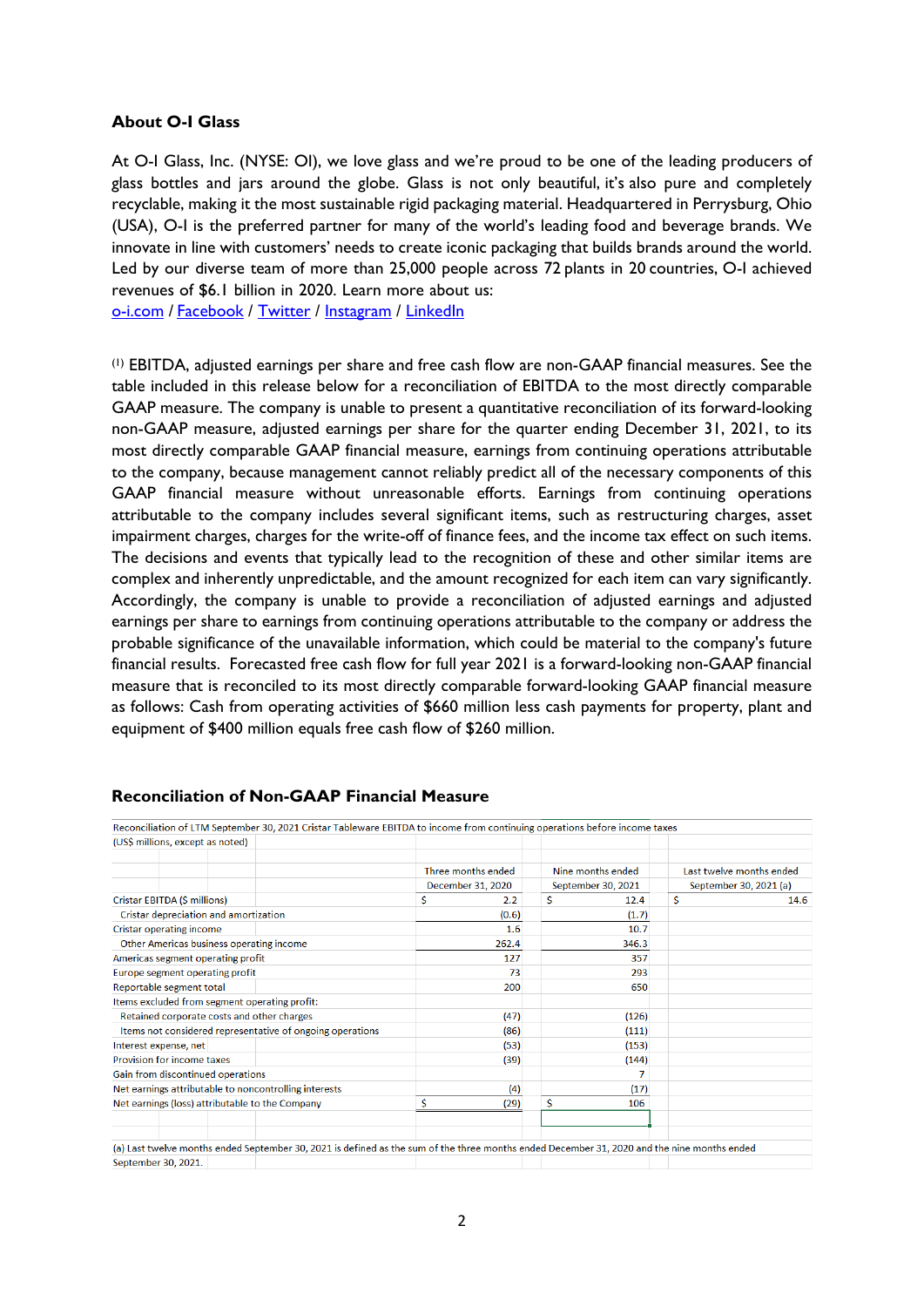## **Forward-Looking Statements**

This press release contains "forward-looking" statements related to O-I Glass, Inc. (the "company") within the meaning of Section 21E of the Securities Exchange Act of 1934, as amended (the "Exchange Act") and Section 27A of the Securities Act of 1933. Forward-looking statements reflect the company's current expectations and projections about future events at the time, and thus involve uncertainty and risk. The words "believe," "expect," "anticipate," "will," "could," "would," "should," "may," "plan," "estimate," "intend," "predict," "potential," "continue," and the negatives of these words and other similar expressions generally identify forward-looking statements.

It is possible that the company's future financial performance may differ from expectations due to a variety of factors including, but not limited to the following: (1) the risk that the proposed plan of reorganization for Paddock Enterprises, LLC ("Paddock") may not be approved by the bankruptcy court or that other conditions necessary to implement the agreement in principle may not be satisfied, (2) the actions and decisions of participants in the bankruptcy proceeding, and the actions and decisions of third parties, including regulators, that may have an interest in the bankruptcy proceedings, (3) the terms and conditions of any reorganization plan that may ultimately be approved by the bankruptcy court, (4) delays in the confirmation or consummation of a plan of reorganization due to factors beyond the company's and Paddock's control, (5) risks with respect to the receipt of the consents necessary to effect the reorganization, (6) risks inherent in, and potentially adverse developments related to, the bankruptcy proceeding, that could adversely affect the company and the company's liquidity or results of operations, (7) the impact of the COVID-19 pandemic and the various governmental, industry and consumer actions related thereto, (8) the company's ability to obtain the benefits it anticipates from the corporate modernization, (9) the company's ability to manage its cost structure, including its success in implementing restructuring or other plans aimed at improving the company's operating efficiency and working capital management, achieving cost savings, and remaining well-positioned to address Paddock's legacy liabilities, (10) the company's ability to acquire or divest businesses, acquire and expand plants, integrate operations of acquired businesses and achieve expected benefits from acquisitions, divestitures or expansions, including risks related to its ability to complete the sale of its Cristar business and the previously announced intended sale of its Le Parfait business, (11) the company's ability to achieve its strategic plan, (12) the company's ability to improve its glass melting technology, known as the MAGMA program, (13) foreign currency fluctuations relative to the U.S. dollar, (14) changes in capital availability or cost, including interest rate fluctuations and the ability of the company to refinance debt on favorable terms, (15) the general political, economic and competitive conditions in markets and countries where the company has operations, including uncertainties related to Brexit, economic and social conditions, disruptions in the supply chain, competitive pricing pressures, inflation or deflation, changes in tax rates and laws, natural disasters, and weather, (16) the company's ability to generate sufficient future cash flows to ensure the company's goodwill is not impaired, (17) consumer preferences for alternative forms of packaging, (18) cost and availability of raw materials, labor, energy and transportation, (19) consolidation among competitors and customers, (20) unanticipated expenditures with respect to data privacy, environmental, safety and health laws, (21) unanticipated operational disruptions, including higher capital spending, (22) the company's ability to further develop its sales, marketing and product development capabilities, (23) the failure of the company's joint venture partners to meet their obligations or commit additional capital to the joint venture, (24) the ability of the company and the third parties on which it relies for information technology system support to prevent and detect security breaches related to cybersecurity and data privacy, (25) changes in U.S. trade policies, and the other risk factors discussed in the company's Annual Report on Form 10-K for the year ended December 31, 2020 and any subsequently filed Annual Report on Form 10-K, Quarterly Reports on Form 10-Q or the company's other filings with the Securities and Exchange Commission.